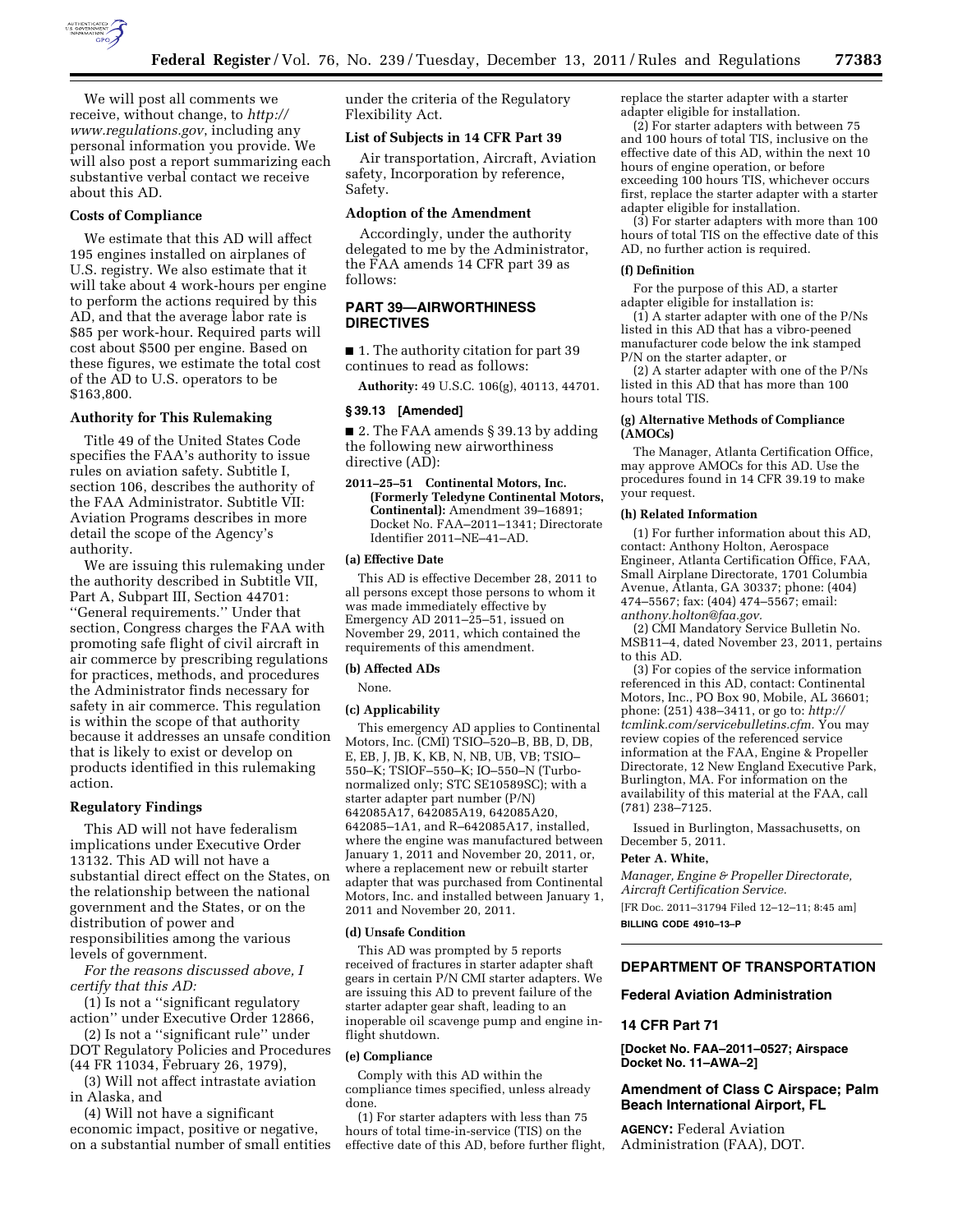# **ACTION:** Final rule.

**SUMMARY:** This action modifies the Palm Beach International Airport, FL, Class C airspace area by raising the floor of Class C airspace over Palm Beach County Park Airport. The FAA is taking this action to enhance safety and increase the efficiency of air traffic operations in the Palm Beach, FL, terminal area.

**DATES:** *Effective Date:* 0901 UTC, February 9, 2012. The Director of the Federal Register approves this incorporation by reference action under 1 CFR part 51, subject to the annual revision of FAA Order 7400.9 and publication of conforming amendments. **FOR FURTHER INFORMATION CONTACT:** Paul Gallant, Airspace, Regulations and ATC Procedures Group, Office of Airspace Services, Federal Aviation Administration, 800 Independence Avenue SW., Washington, DC 20591; telephone: (202) 267–8783.

# **SUPPLEMENTARY INFORMATION:**

### **History**

On June 21, 2011, the FAA published in the **Federal Register** a notice of proposed rulemaking to modify the Palm Beach, FL, Class C airspace area (76 FR 36014). Interested parties were invited to participate in this rulemaking effort by submitting written comments on the proposal. Five comments were received.

## **Discussion of Comments**

Two commenters wrote in support of the proposal. Three commenters suggested a larger expansion of the 1,600-foot mean sea level (MSL) cutout area in the vicinity of Palm Beach County Park Airport (LNA) than was proposed in the NPRM. The commenters said that further expanding the cutout would benefit LNA traffic that primarily arrives from, or departs to, the west and east of the airport. The commenters believed that this would also allow more room for transient traffic not under the control of Palm Beach Approach to maneuver, provide better transit to the practice areas to the west and permit straight-out departures from LNA for aircraft headed eastbound to the Bahama Islands. The FAA considered these suggestions but determined that expanding the cutout as requested is not possible due to the impact on Palm Beach International Airport (PBI) traffic flows and the provision of Class C services. Procedures for departures from PBI runways 10L/R include dispersing aircraft headings for separation and to expedite departures. Turboprop and prop departures climb to 1,500 feet to

allow the faster climbing jets to climb above. The dispersal headings vary from 030 to 160 degrees and the southern most heading would exit Class C airspace if the cutout was expanded. Additionally, accommodating PBI arrivals to runways 28L/R (especially the shorter general aviation runway) requires aircraft to basically line up with runway 32 (modified base leg). These aircraft are vectored at 1,500 feet to allow a better chance of seeing the airport while allowing vertical separation from Instrument Flight Rules (IFR) traffic to runway 28L/R. PBI runway 32 allows for relief from runway 28L/R finals during busy periods. Runway 32 aircraft must be afforded Class C services while being vectored and descending on final. PBI runway 14 departures are capped at 1,500 feet to allow for crossing downwind runway 10R Visual Flight Rules traffic at 2,000 feet and IFR aircraft at 3,000 feet. These departures also require Class C services as they depart and start their climbs to higher altitudes. Most aircraft departing LNA that are headed northbound contact Palm Beach Approach for approval. When PBI is landing/ departing runways 10L/R and 14, the LNA departures are afforded the opportunity to stay just east of the shoreline at 500 feet, fly one mile off shore at 1,000 feet, or proceed overhead PBI at 2,000 feet. They are also allowed to proceed west of PBI, depending on traffic. When PBI is departing west (runways 28L/R and 32) aircraft are offered overhead or following the intracoastal waterway at 2,000 feet to top the arrivals into PBI. Regarding aircraft headed to the Bahama Islands, most aircraft call Palm Beach Approach for advisories/flight following due to the Atlantic Ocean crossing. These aircraft are rarely restricted unless traffic becomes a factor. However, the ability to turn/level off these aircraft affords Air Traffic Control the ability to climb above them. Expanding the 1,600-foot cutout would reduce the availability of Class C airspace and adversely affect the operations discussed above.

### **The Rule**

This action amends Title 14 Code of Federal Regulations (14 CFR) part 71 by raising the floor of Class C airspace from 1,200 feet to 1,600 feet MSL within an area overlying, and to the south of, Palm Beach County Park Airport (see attached chart). Raising the Class C floor to 1,600 feet MSL enhances safety by providing additional clearance between rotorcraft and fixed-wing aircraft entering the traffic pattern at Palm Beach County Park Airport. This allows fixed-wing aircraft entering the traffic pattern to

safely overfly the existing helicopter patterns and also allows Palm Beach County Park Airport helicopter training activities to take place at higher altitudes.

In addition, a minor correction is made to the latitude/longitude coordinates of Palm Beach County Park Airport to reflect the current information in FAA's aeronautical database.

Class C airspace areas are published in paragraph 4000 of FAA Order 7400.9V, dated August 9, 2011 and effective September 15, 2011, which is incorporated by reference in 14 CFR 71.1. The Class C airspace area amendment in this document will be published subsequently in the Order.

The FAA has determined that this regulation only involves an established body of technical regulations for which frequent and routine amendments are necessary to keep them operationally current. Therefore, this regulation: (1) Is not a ''significant regulatory action'' under Executive Order 12866; (2) is not a ''significant rule'' under Department of Transportation (DOT) Regulatory Policies and Procedures (44 FR 11034; February 26, 1979); and (3) does not warrant preparation of a regulatory evaluation as the anticipated impact is so minimal. Since this is a routine matter that will only affect air traffic procedures and air navigation, it is certified that this rule, when promulgated, will not have a significant economic impact on a substantial number of small entities under the criteria of the Regulatory Flexibility Act.

The FAA's authority to issue rules regarding aviation safety is found in Title 49 of the United States Code. Subtitle I, Section 106 describes the authority of the FAA Administrator. Subtitle VII, Aviation Programs, describes in more detail the scope of the agency's authority.

This rulemaking is promulgated under the authority described in Subtitle VII, Part A, Subpart I, Section 40103. Under that section, the FAA is charged with prescribing regulations to assign the use of the airspace necessary to ensure the safety of aircraft and the efficient use of airspace. This regulation is within the scope of that authority as it amends a portion of the terminal airspace structure to enhance the safety of aircraft operating in the vicinity of Palm Beach, FL.

## **Environmental Review**

The FAA has determined that this action qualifies for categorical exclusion under the National Environmental Policy Act in accordance with FAA Order 1050.1E, ''Environmental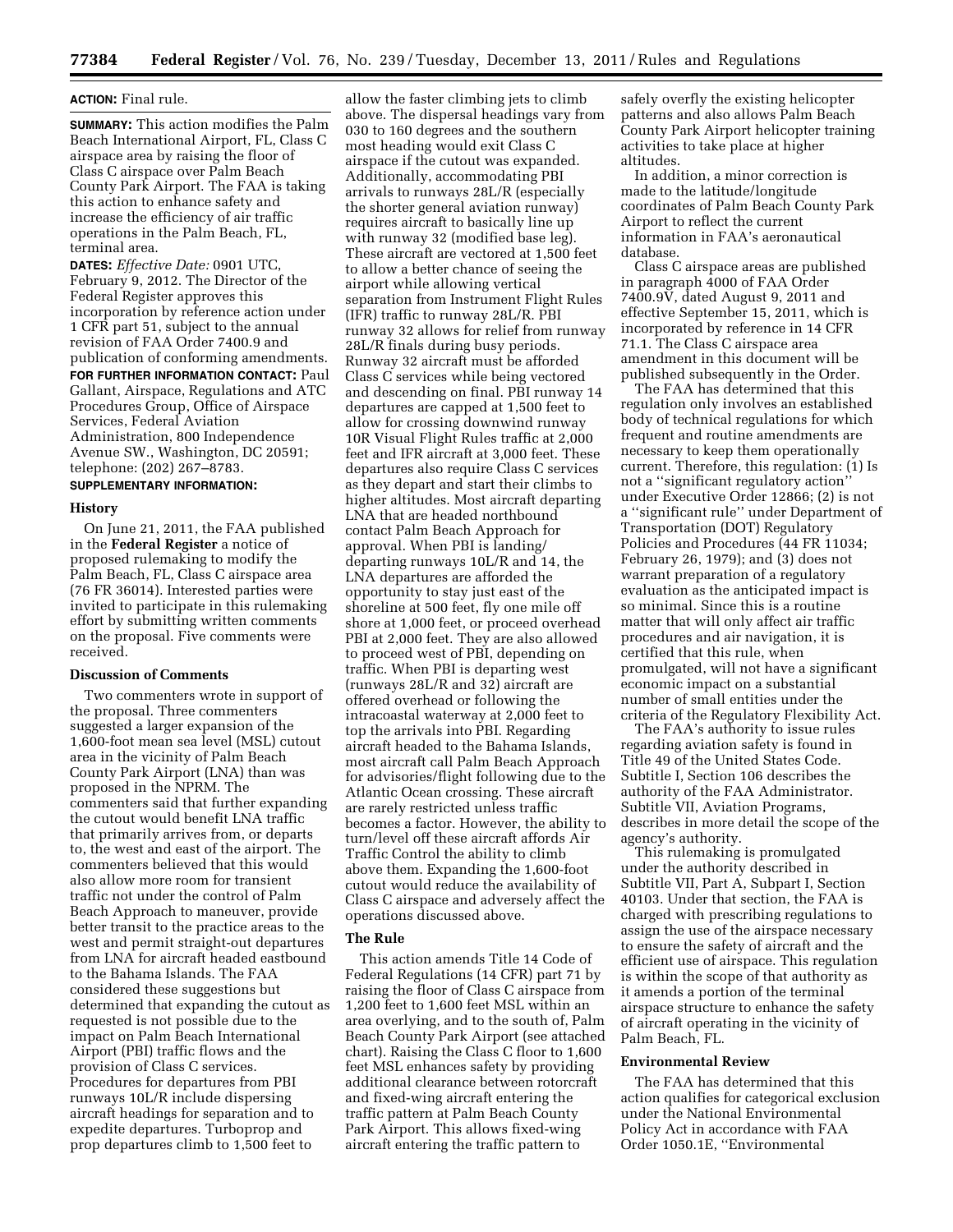Impacts: Policies and Procedures,'' paragraph 311a. This airspace action is not expected to cause any potentially significant environmental impacts, and no extraordinary circumstances exist that warrant preparation of an environmental assessment.

## **List of Subjects in 14 CFR Part 71**

Airspace, Incorporation by reference, Navigation (air).

### **Adoption of the Amendment**

In consideration of the foregoing, the Federal Aviation Administration amends 14 CFR part 71 as follows:

# **PART 71—DESIGNATION OF CLASS A, B, C, D, AND E AIRSPACE AREAS; AIR TRAFFIC SERVICE ROUTES; AND REPORTING POINTS**

■ 1. The authority citation for part 71 continues to read as follows:

**Authority:** 49 U.S.C. 106(g), 40103, 40113, 40120; E.O. 10854, 24 FR 9565, 3 CFR, 1959– 1963 Comp., p.389.

### **§ 71.1 [Amended]**

■ 2. The incorporation by reference in 14 CFR 71.1 of FAA Order 7400.9V, Airspace Designations and Reporting Points, dated August 9, 2011 and effective September 15, 2011, is amended as follows:

*Paragraph 4000 Class C Airspace*  \* \* \* \* \*

# **ASO FL C Palm Beach International Airport, FL [Amended]**

Palm Beach International Airport, FL (Lat. 26°40′59″ N., long. 80°05′44″ W.) Palm Beach County Park Airport

(Lat. 26°35′35″ N., long. 80°05′06″ W.)

# **Boundaries**

*Area A.* That airspace extending upward from the surface to and including 4,000 feet MSL within a 5-mile radius of the Palm Beach International Airport, excluding that airspace within a 2-mile radius of the Palm Beach County Park Airport.

*Area B.* That airspace extending upward from 1,600 feet MSL to and including 4,000 feet MSL within an area bounded on the north by a line direct from the intersection

of the Florida Turnpike (highway 91) and Lantana Road to the intersection of a 5-mile radius of the Palm Beach International Airport and a 2-mile radius west of the Palm Beach County Park Airport and a 2-mile radius north of the Palm Beach County Park Airport, on the east by a line direct from the intersection of a 5-mile radius of the Palm Beach International Airport and a 2-mile radius east of the Palm Beach County Park Airport to the intersection of a 10-mile radius of the Palm Beach International Airport and US 1, on the south by a 10-mile radius of the Palm Beach International Airport, and on the west by the Florida Turnpike.

*Area C.* That airspace extending upward from 1,200 feet MSL to and including 4,000 feet MSL within a 10-mile radius of the Palm Beach International Airport, excluding Area B.

Issued in Washington, DC, on December 5, 2011.

### **Gary A. Norek,**

*Acting Manager, Airspace, Regulations and ATC Procedures Group.* 

**BILLING CODE 4910–13–P**